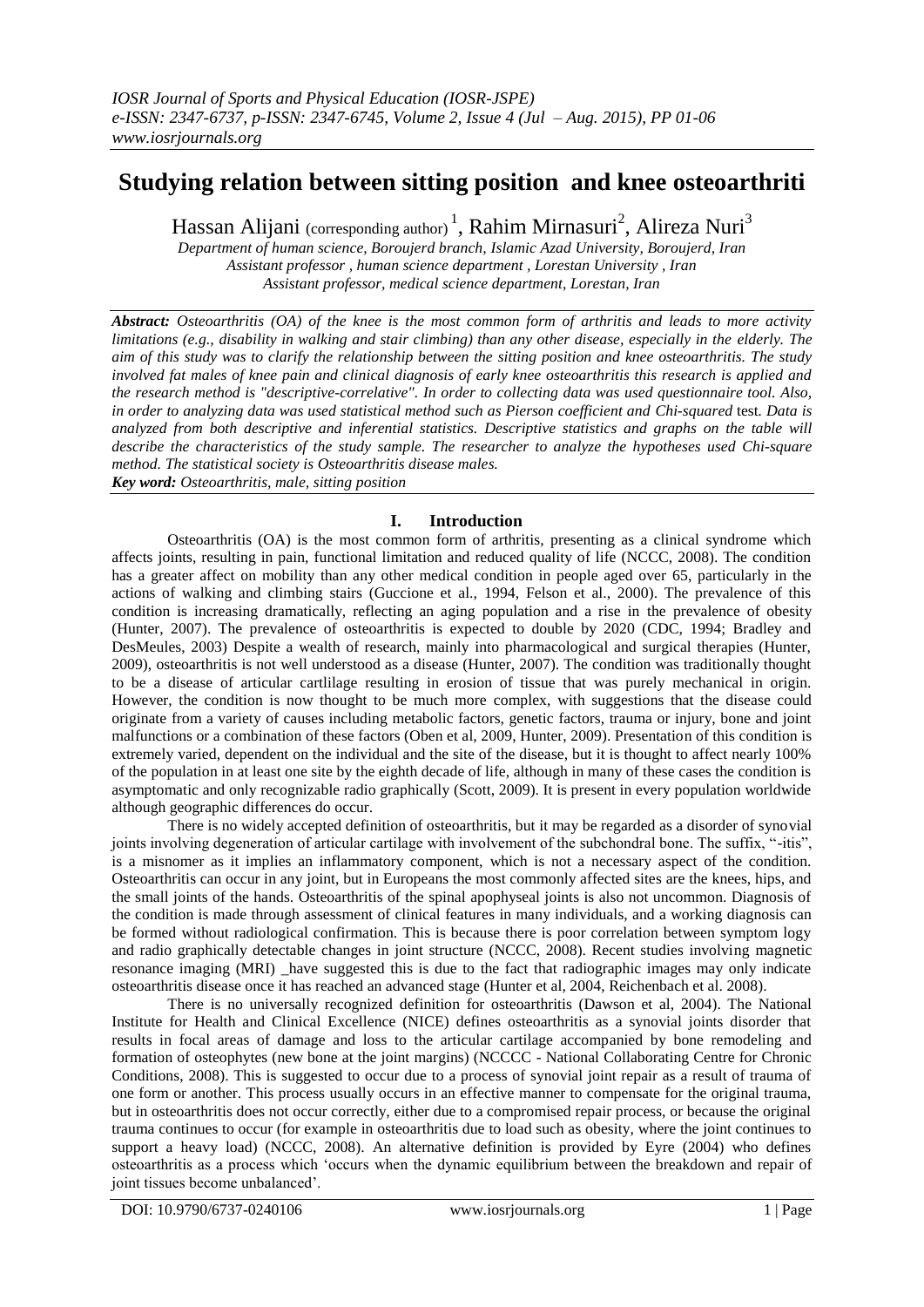In the knee joint the ends of the bone are covered in articular cartilage, which reduces friction, promotes smooth movement and acts as a shock absorber. The knee joint lining contains synovial fluid which lubricates the joint and promotes friction free movement of the joint and the structures inside the joint. There are strong ligaments both inside and outside the joint capsules in order to protect the joint and to provide stability during movement. The capsule reinforces joint protection and the ligaments within the joint capsules. There are muscles surrounding the knee joint which help to support, protect and move the knee, helping to dissipate some of the joint load.

Knee proprioception has consistently been reported to be compromised in individuals with knee osteoarthritis. This neuromuscular deficit has been suggested as the major contributing factor to the disease process. However, studies have shown that the impairment of proprioceptive acuity is not exclusively a local result of the disease, and there is a need to study its importance in the development and progression of knee osteoarthritis.

There are several ways of measuring proprioceptive acuity; one of them is the threshold detection of passive movement. However, passive movements do not reflect real life movement or function; proprioceptive functions in healthy and pathological joints are quite variable and there is a lack of correlation between different measurements of proprioception in the knee. Active assessments by asking the patient to replicate limb position, using active movement, with vision occluded or by reproducing lower limb static loads have been suggested. Generally, proprioceptive assessment of the knee is done in sitting position. However, the ideal testing position for proprioceptive assessment of the knee is still debatable. One of the reasons could be that, during assessment, the subject may exhibit an adaptive behavior to compensate for the loss of proprioceptive acuity by using vision or not relaxing the muscles completely before attempting to replicate limb position. The purpose of the present study was to evaluate the influence of 2 testing positions (sitting and prone lying) on proprioceptive acuity scores in the assessment of early knee osteoarthritis.

### **The effects of osteoarthritis (OA)**

The cartilage becomes thin and worn away especially where more weight is borne.

New bone forms at the edge of the joint which can be quite rough (osteophytes).

The joint space becomes narrower allowing less space between the bones for movement.

Cartilage may fragment to give loose pieces causing symptoms of locking or giving way of the knee.

Increased stress/load on the ligaments and muscles and the capsule may lead to inflammation (swelling). The capsule may become thickened.

The inflammation and swelling may cause pain.

Decreased mobility due to pain/ aching and fear of making the knee worse may lead to muscles wasting and weakening, therefore causing more stress and decreased protection to the knee joint.

The knee becomes stiff as it is moved less through its available range of movement

### **Knee Osteoarthritis Symptoms**

Knee pain and stiffness are classic signs of knee osteoarthritis. These symptoms tend to progress gradually and many people initially attribute knee soreness or discomfort to lack of exercise or getting older. Many dismiss their early knee arthritis symptoms as "no big deal" until they worsen and start to interrupt one"s ability to enjoy everyday activities.

Below is a list of common signs and symptoms of knee osteoarthritis. Early recognition of symptoms and appropriate treatment can dramatically slow or eliminate progression of osteoarthritis symptoms.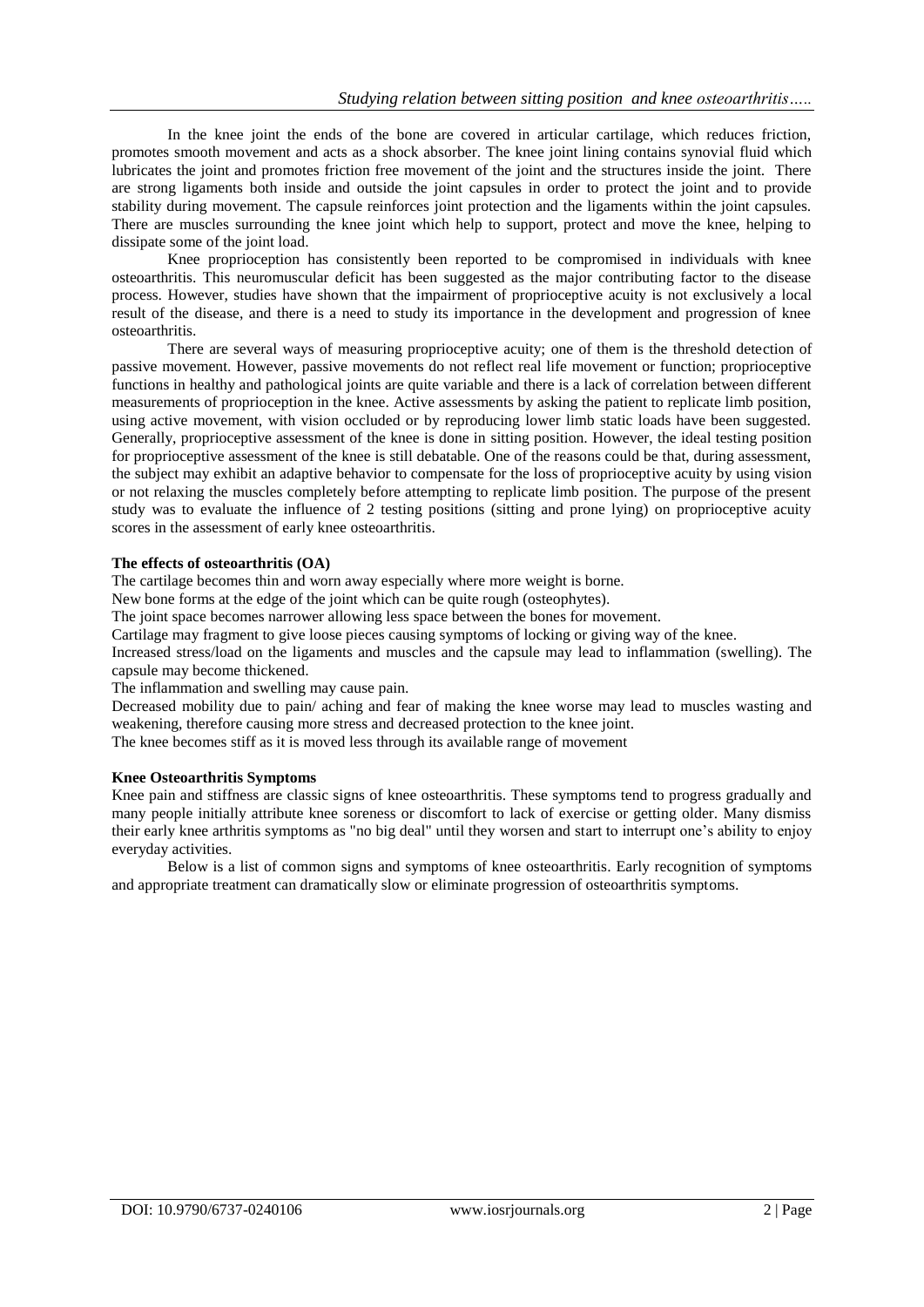

**Figure 1**: Knee Osteoarthritis

**Knee pain**. Pain is the most commonly reported symptom of knee osteoarthritis. The description of the pain will depend on the patient"s condition and situation. For example, the pain may come and go or there may be a chronic low level of pain with intermittent flare-ups of more intense pain. The pain may be experienced as dull and aching or as sharp and intense**,** and it is usually worse with certain activities that place additional strain on the joint, such as when bending down or walking up stairs. Typically, the knee pain can be lessened with rest and an ice compress.

**Knee stiffness**. Bone friction and swelling in the knee joint makes the knee stiff and less flexible. Knee range of motion can become more limited. A person with moderate to advanced knee osteoarthritis may find it is difficult to straighten out his or her knee. Some people may only experience stiffness in the knee in the morning or after sitting for a long period. Stiffness may or may not be accompanied by swelling.

**Inactivity makes it worse**. Knees can become stiff after sleeping or sitting for a long period of time. People with knee osteoarthritis often find stiffness and pain are most noticeable when they try to get out of bed in the morning or out of a chair after a long period of sitting.



**Figure 2**: Inactivity makes it worse

**Knee swelling**. When knee cartilage wears away, the femur and tibia (and sometimes patella) bones can rub together, resulting in irritation and swelling of the knee (i.e. fluid in the knee). A swollen knee may be accompanied by a sensation of warmth, which can range from warm to burning. The knee may even be red and warm to the touch.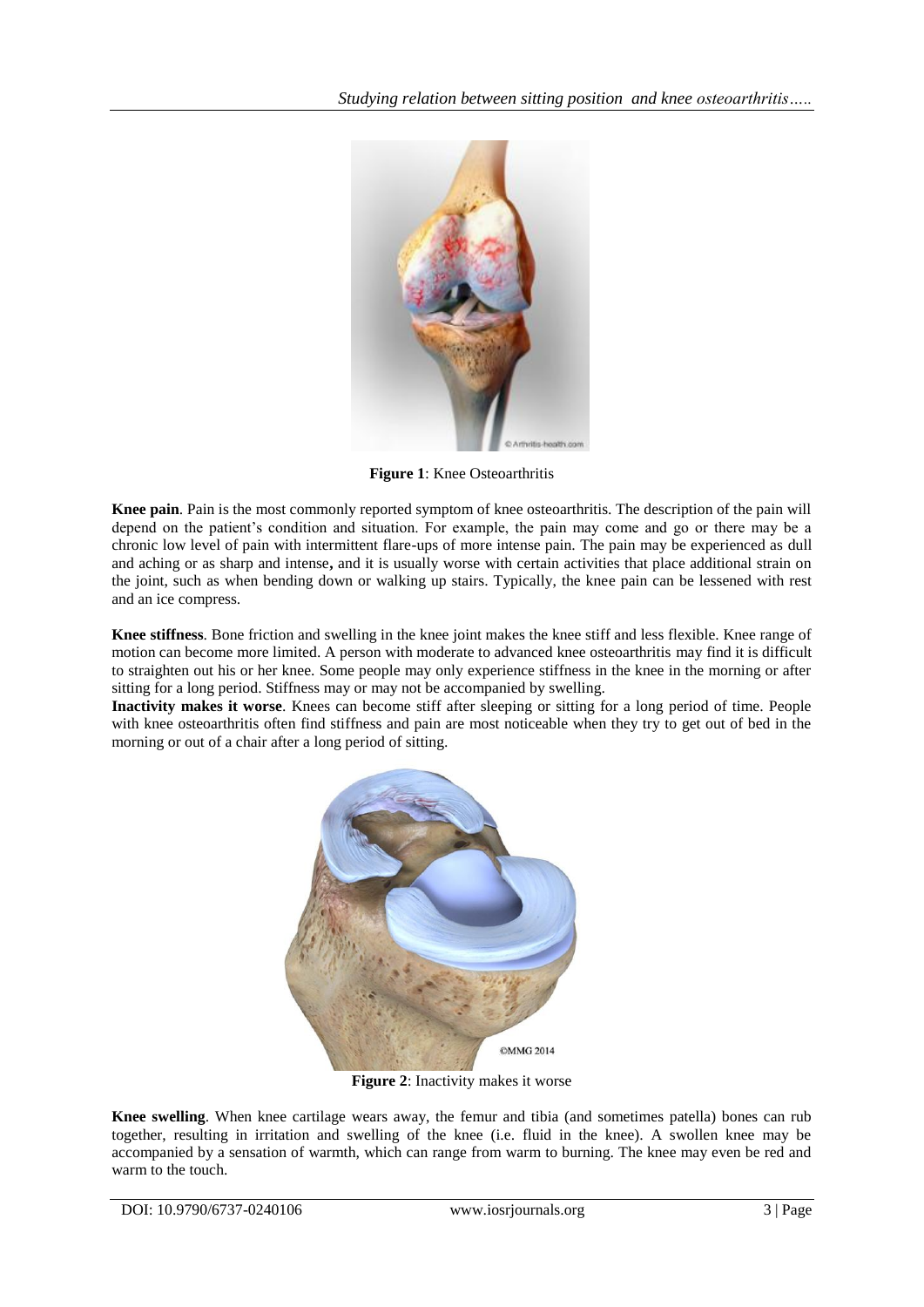### **Causes of osteoarthritis**

There are many factors that can increase the risk of osteoarthritis, and it's often a combination of these that leads to the condition (Figure 3).

Age – Osteoarthritis usually starts from the late 40s onwards. We don't fully understand why it's more common in older people, but it might be due to factors like weakening of the muscles, the body being less able to heal itself or gradual wearing out of the joint with time.

Gender – Osteoarthritis of the knee is twice as common in women as in men. It's most common in women over the age of 50, although there's no strong evidence that it's directly linked to the menopause. It's often associated with mild arthritis of the joints at the ends of the fingers (nodal osteoarthritis), which is also more common in women.

**Obesity** – Being overweight is an important factor in causing osteoarthritis, especially in the knee. It also increases the chances of osteoarthritis becoming progressively worse.

**Joint injury** – Normal activity and exercise don't cause osteoarthritis, but very hard, repetitive activity or physically demanding jobs can increase the risk. Injuries to the knee often lead to osteoarthritis in later life. A common cause is a torn meniscus or ligament, which can result from a twisting injury.

A torn meniscus is a common injury in footballers, and an operation to remove the damaged cartilage (meniscectomy) or repair cruciate ligaments also increases the risk of osteoarthritis in later life.

**Genetic factors** – Genetic factors play a major part in osteoarthritis of the knee. If you have a parent, brother or sister with knee osteoarthritis then you'll have a greater chance of developing it yourself. We don't know a lot about the genes that cause the increased risk, but we do know that a number of genes will have a small effect rather than one particular gene being responsible.

**Other types of joint disease** – Sometimes osteoarthritis is a result of damage from different kinds of rarer joint disease, such as gout, that occurred in earlier years.



**Figure 3**: risk factor for osteoarthritis

### **II. Research method**

The study involved fat males of knee pain and clinical diagnosis of early knee osteoarthritis This research is applied and the research method is "descriptive-correlative". In order to collecting data was used questionnaire tool. Also, in order to analyzing data was used statistical method such as Pierson coefficient and Chi-squared test. Data is analyzed from both descriptive and inferential statistics. Descriptive statistics and graphs on the table will describe the characteristics of the study sample. The researcher to analyze the hypotheses used Chi-square method. The statistical society is Osteoarthritis disease males.

### **Descriptive data**

# **III. Results**

According to table 1 there is average age 45/36, weight is 109/16 and BMI IS 36/33.

| Feature<br>Average |                   | <b>Minimum</b> | <b>Maximum</b> |
|--------------------|-------------------|----------------|----------------|
| Age                | $45/36 \pm 7/8$   |                |                |
| Weight (kg)        | $109/16 \pm 5/7$  |                |                |
| Length (cm)        | $173/54 \pm 6/02$ |                | 188            |
| BMI                | $36/33 \pm 2/6$   | 30/2           | 12/5           |

### **Table 1**: feature of statistic society

Table 2 shows, 79/7% believe that their right foot is well. On the other hand 20/3% believes left foot is better than right foot.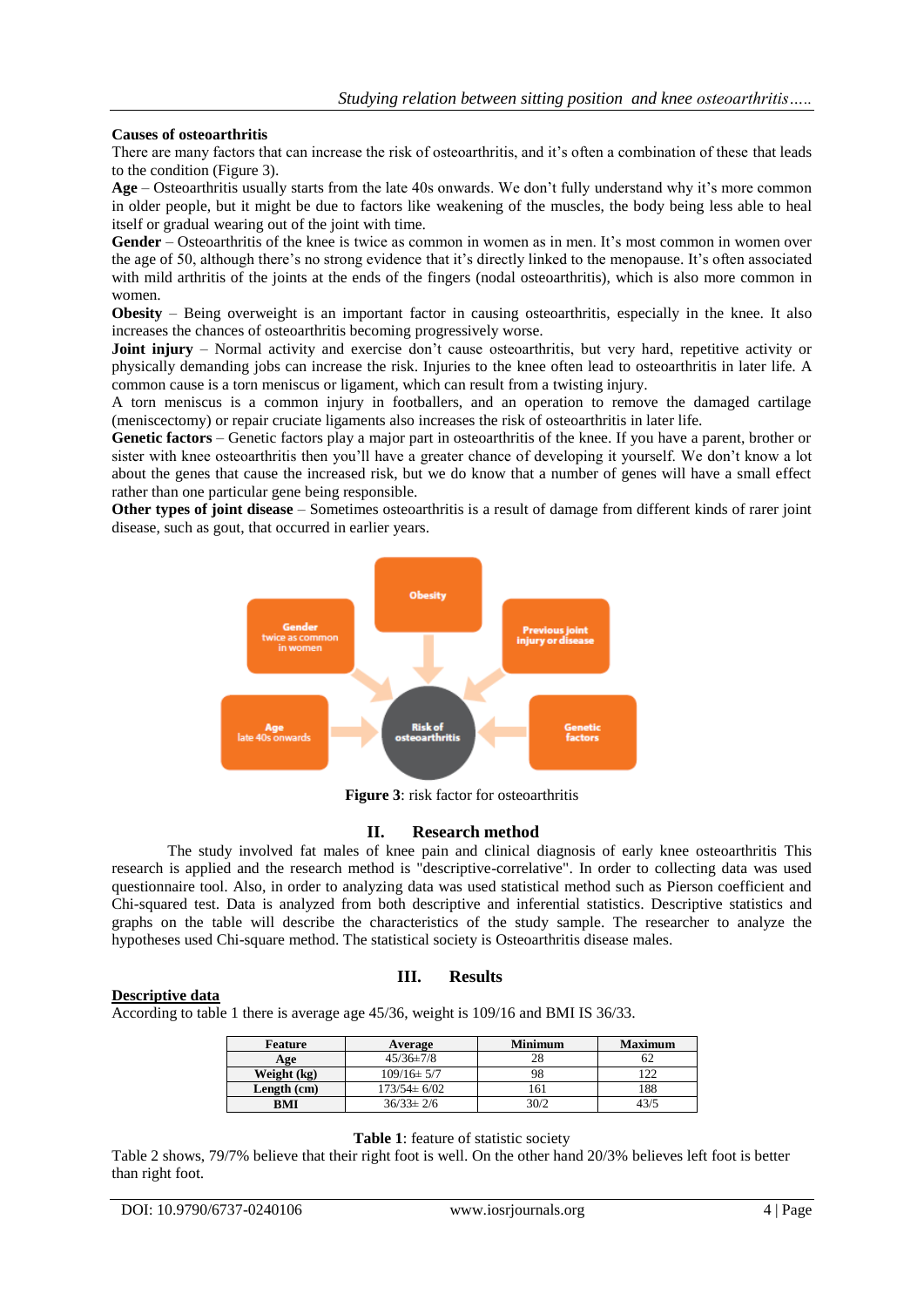|                                       | <b>Frequency</b> | Percentage |  |
|---------------------------------------|------------------|------------|--|
| <b>Right</b>                          | 63               | 79/7       |  |
| Left                                  | 16               | 20/3       |  |
| Toble 2. footure of statistic society |                  |            |  |

**2:** feature of statistic society

Based on table 3 , the most people have knee painful (75/9%) .

|                                                    | Frequency | Percentage |  |
|----------------------------------------------------|-----------|------------|--|
| <b>Knee</b>                                        | 50        | 75/9       |  |
| Lumbosacral                                        |           | $\gamma$   |  |
| Neck                                               |           | 1/4        |  |
| $\mathbf{T}_0$ kla $\mathbf{2}_{t}$ nainful iainta |           |            |  |

**Table 3**: painful joints

At finally table 4, shows 21/5% of involved persons are Hereditary. So Osteoarthritis don"t relation hereditary issue.

|                                                  | Frequency | Percentage |  |
|--------------------------------------------------|-----------|------------|--|
| Yes                                              |           | 21/5       |  |
| No                                               |           | 78/5       |  |
| <b>Table 4:</b> Family history of osteoarthritis |           |            |  |

#### **Statistics Analysis**

In order to analyzing data, was used Kolmogrov-Smirnov test. According to table () there isn"t normal form in statistic society. So was used Spearman correlation.

#### *Hypothesis test*

First hypothesis: there isn't oriented relation between sitting and Osteoarthritis.

In order to analyzing hypothesis was used spearman correlation. Table (5) shows the result of mentioned hypothesis.

| <b>Sitting position</b> | Frequency | Percentage | Correlation | <b>Meaningful level</b> |
|-------------------------|-----------|------------|-------------|-------------------------|
| Two knee                |           | 15/2       |             |                         |
| <b>Cross-legged</b>     |           | 24/1       |             |                         |
| Lying                   |           | 20/3       | 0/28        | 0/013                   |
| Sit on one leg          |           | 21/5       |             |                         |
| Sit on the furniture    |           | 10/1       |             |                         |

**Table (5):** sitting position

Based on table () the correlation coefficient is 0/28. Also, the meaningful level is 0/13. This result shows there is oriented relation between sitting position and Osteoarthritis.

Second hypothesis: there is oriented relation between Cross-legged position and Osteoarthritis. In order to testing second hypothesis was used.

|                  | <b>Cross-legged position</b> |      |                    |                   |
|------------------|------------------------------|------|--------------------|-------------------|
|                  | Yes                          | No   | <b>Correlation</b> | <b>Meaningful</b> |
| <b>Frequency</b> | 9                            | 60   | 0/26               | 0/018             |
| Percentage       | 24/1                         | 75/9 |                    |                   |

Table (6): correlation between cross-legged position and Osteoarthritis

Findings in table (6) shows there is cleared relation between mentioned position sitting and Osteoarthritis due to that meaningful level between two indicator is 0/018 . So second hypothesis is true.

Third hypothesis: there isn't cleared relation between lying foot and Osteoarthritis.

In this hypothesis was used spearman correlation test. According to table (7) correlation coefficient is -0/15. On the other hand, the meaningful level is 0/17. Thus was concluded there isn"t cleared relation between tow indicator and third hypothesis is true.

|            | Lying foot position |      | <b>Correlation</b> |                   |
|------------|---------------------|------|--------------------|-------------------|
|            | Yes                 | No   |                    | <b>Meaningful</b> |
| Frequency  | າາ                  | 42   | $-0/15$            | 0/17              |
| Percentage | 46/8                | 53/2 |                    |                   |

### **Table (7)**

# **IV. Conclusion**

Osteoarthritis (OA) is the most common disease affecting joints. It is the wear and tear process that occurs in joints in varying degrees, most commonly in weight bearing joints.